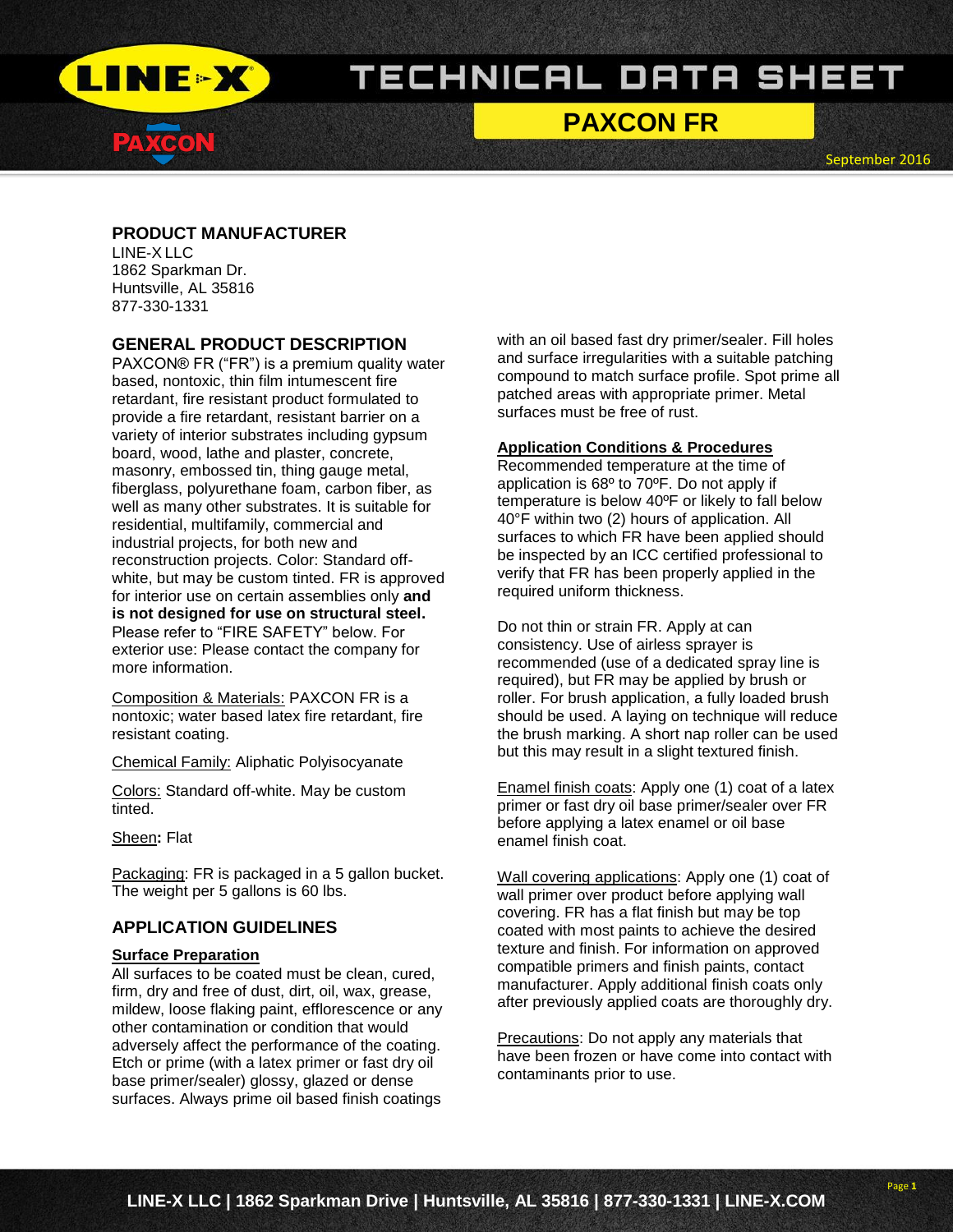

# **PAXCON FR**

September 2016

#### **Coverage**

Application at a rate of 14 mils wet, 10 mils dry has a theoretical spread rate of 114 sq.ft/gal. Confirm wet film thickness with a wet film thickness gauge. Any consideration for quantity and waste or overspray is the sole responsibility of the end user. Waste factor will depend on the method of application, job site conditions and other factors and should be based on the applicators experience.

#### **Thickness**

During application, the wet film thickness should be checked using a wet film thickness gauge. To use the gauge, insert the teeth into the wet basecoat. The last tooth to be coated indicates the thickness achieved. It is important to ensure that the wet film applied is of sufficient thickness to give the required dry film thickness. During the drying process, PAXCON FR will shrink due to evaporation. All surfaces to which FR have been applied should be inspected by an ICC certified professional to verify that FR has been properly applied in the required uniform thickness.

If an independent testing agency is retained, it should ensure that preparation of substrate is in accordance with manufacturer's recommendations. It should randomly obtain and test samples during application to verify that wet film thickness of the intumescent coating complies with manufacturer's requirements.

### **Drying/Curing Time**

Dry time is when the surface is thoroughly dry to the touch. Drying times are dependent upon a number of factors: Temperature - Air movement - Humidity - Thickness of product - Method of application. If unsure, please contact manufacturer. If multiple coats of FR are required; FR must be thoroughly dry to the touch prior to the application of additional coats. The final dry film thickness required will vary according to specific assemblies.

Cure time is when the coating is fully stable, close to its maximum durability. Even if the last coat of FR applied is thoroughly dry to the touch, FR will still need time to cure. Such cure time is the time necessary for FR to truly bond to the substrates and for FR fire properties to be fully effective. Such cure time requires a minimum of 30 days. Please contact the manufacturer for more information.

#### **Maintenance**

Surfaces which have been coated with FR should be protected from abuse and abrasion. Damaged surfaces should be repaired and FR should be reapplied to the original specified dry film thickness to maintain specific rating.

#### **APPLICATION EQUIPMENT**

| Pump:      | Graco 5900 HD (gas) or Graco       |
|------------|------------------------------------|
|            | Mark V (electric) or larger        |
| Tip Size:  | Graco HDRAC (523 or larger)        |
| Spray Gun: | Graco Blue Gun (241-705)           |
| Hose:      | Use min of 3/8" airless spray line |
|            | as first 50' from pump.            |

### **EQUIPMENT CLEAN UP**

Wash brushes, rollers, spray guns & pumps and other painting tools in COLD clean water promptly after painting. Clean and remove any dried product with the use of Goof Off. Use all products ompletely or dispose of properly. Local disposal requirements vary; consult your sanitation department or state-designated agency for more information on disposal options.

# **MATERIAL STORAGE**

FR cannot be exposed to freezing temperatures. It is important to maintain storage temperatures above the freezing point. FR should be stored at temperatures between 35º to 85º and no more than 75% humidity.

Expected shelf life is one (1) year from the date of purchase. Product must be kept at recommended storage conditions and in original unopened containers.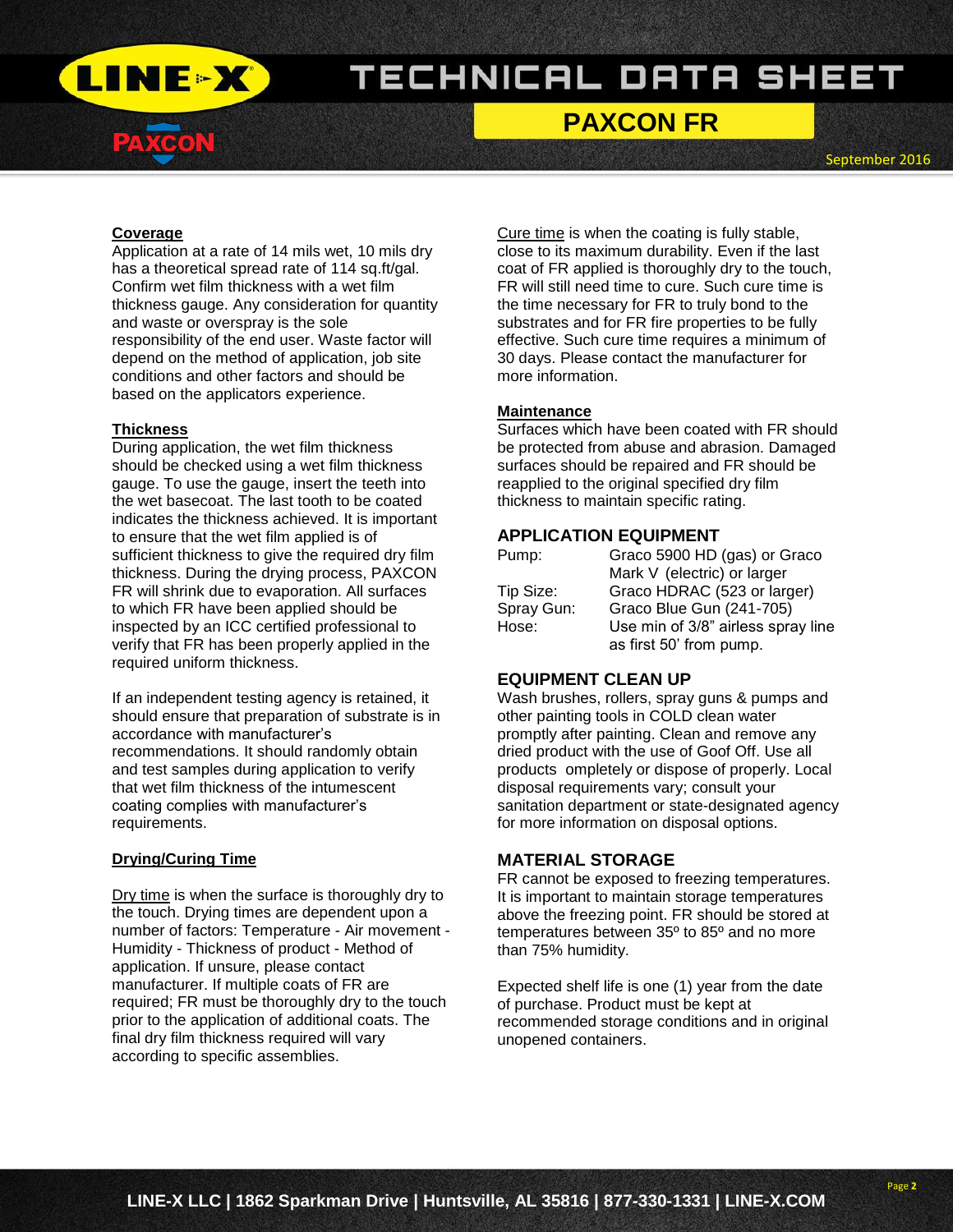

# **PAXCON FR**

September 2016

## **SAFETY AND HANDLING**

Please refer to the SDS for safety and handling of this material. All personnel working with this material are expected to read and understand all safety recommendations per SDS. All Personal Protection Equipment must be properly worn to comply with worker health and safety requirements.

Use only with adequate ventilation. Do not breathe spray mist or sanding dust. Avoid contact with eyes and prolonged or repeated contact with skin. Wear eye protection and or gloves during application or sanding. A dust/particulate respirator approved by NIOSH should be worn when sanding or spraying. Close container after each use. First Aid: If you experience difficulty breathing, leave the area to obtain fresh air. In Case of Spill: Absorb with inert material and dispose of as specified on SDS.

## **CHEMICAL TECHNICAL DATA**

| <b>Type</b>                | Liquid         |
|----------------------------|----------------|
| Color/Finish               | White/Flat     |
| Shelf Life (unopened)      | 1 Year         |
| Viscosity @ 77°F           | 115 Krebs Unit |
| <b>Flash Point</b>         | >250°F/121°C   |
| Volatile Organic Compounds | $<$ 33 (g/L)   |
| % Volume Solids            | 68%            |

### **WARRANTY**

PAXCON Coatings, Inc. (PAXCON) provides the following limited warranty:

For a period of ten (10) years FR will not crack, peel, or chip if properly applied to a properly prepared and approved surface and if properly maintained under normal interior conditions and not exposed to external weathering.

If FR fails to meet the terms set forth above, PAXCON will provide, at no charge, a quantity of FR sufficient to repaint the surface affected. This is the exclusive remedy for all warranty claims. In the event of a warranty claim, the claimant must notify PAXCON in writing of the defect promptly following discovery and must submit proof of purchase, including the date of purchase, and

proof of the defect, including the date of discovery. PAXCON reserves the right to inspect any painted surface to which the warranty claim applies.

This warranty will be void if the surface is

- (i) treated by any abrasive process or material (other than normal sanding before application of FR),
- (ii) exposed to any biological solvent or caustic chemical or agent,
- (iii) altered or repaired,
- (iv) exposed to exterior weathering, or
- (v) exposed after application to moisture other than interior ambient humidity exceeding 75%.

The warranty will also be void if:

- (i) FR is diluted or adulterated,
- (ii) mixed with any other product,
- (iii) is not stored, applied, in the required uniform thickness, and inspected in accordance with the manufacturer's recommendations, instructions, and specifications, or
- (iv) if used after one (1) year from the date of purchase.

#### *All surfaces to which FR have been applied should be inspected by an ICC certified professional to verify that FR has been properly applied in the required uniform thickness.*

This warranty is made in lieu of any and all other warranties. *The manufacturer expressly disclaims any and all warranties, express or implied, of merchantability or fitness for any particular use.*

For further information, please contact a LINE-X representative or visit [www.LINE-X.com.](http://www.line-x.com/) Refer to SDS for further safety and handling information.

### **FIRE SAFETY**

For various reasons, including

(i) the very different circumstances that may exist from one fire to another,